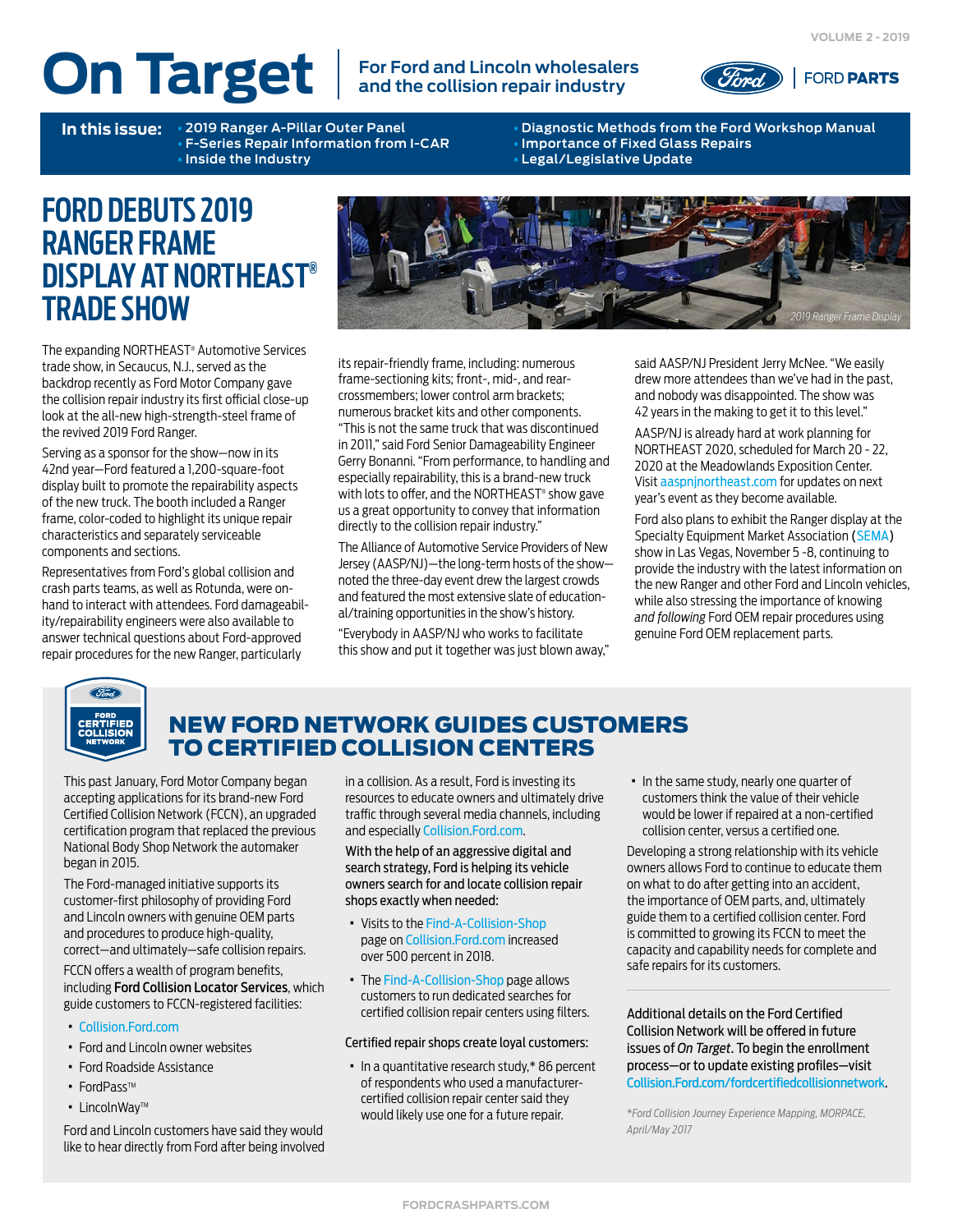



**2**

## **2019 FORD RANGER: A-PILLAR OUTER PANEL (REMOVAL)**

#### **FORD SENIOR DAMAGEABILITY ENGINEER GERRY BONANNI CONTINUES THE CONVERSATION REGARDING REPAIRS ON THE NEW TRUCK.**

As Ford continues its debut of the all-new 2019 Ranger, we resume our discussion with Ford's Senior Damageability Engineer Gerry Bonanni who previously detailed the Ranger's all-new frame [\(2018 - Vol. 3\)](https://www.oem1stop.com/sites/default/files/On%20Target%20-%202018%2C%20Vol.%203.pdf) and front fender apron [\(2019 - Vol. 1\)—](https://www.fordcrashparts.com/sites/default/files/On%20Target%20(2019%20-%20Vol.%201)%20FINAL.pdf)this time taking a look at the new truck's A-pillar outer panel repair.

Please note that the following repair information and steps are intended as a general guideline and are not all-inclusive. For more in-depth repair information on this and other Ford and Lincoln vehicles, consult the *Ford Workshop Manual*, found at [Motorcraftservice.com](https://www.motorcraftservice.com).

#### **SECTION 501-29: SIDE-PANEL SHEET METAL REPAIRS, REMOVAL AND INSTALLATION**

"Before discussing details of the repair, I want to stress to repairers to always fully research the repair before beginning any repair work," cautioned Bonanni. "Today's vehicles are complex machines with each component designed to work together as a whole system. Referencing the official Ford procedures for repairs while using genuine Ford replacement collision parts—is the only way to ensure the vehicle components will work as designed and intended."

The repair procedure begins by detailing the tools, equipment and materials needed for removal (and installation), including:

- · Resistance spot-welding equipment (installation)
- · Spherical cutter (removal)
- · Hot air gun (removal)
- · Air body saw (removal)
- · 8mm drill bit (installation)
- · MIG/MAG welding equipment (installation)
- · Spot-weld drill bit (removal)
- · Locking pliers (installation)
- · Metal bonding adhesive (TA-1, TA-1-B, 3M™ 08115, Lord Fusor® 108B) (installation)
- · Seam sealer (TA-2-B, 3M™ 08308, LORD Fusor® 805DTM) (installation)
- · Flexible foam repair (3M™ 08463, Lord Fusor® 121) (installation)

#### **REMOVAL**

"Repairers are notified, at the very start of the removal procedure, that bodyside sectioning is prohibited within 50mm of door hinge, door striker and restraint anchoring points," said Bonanni. "At the same time, the A-pillar outer panel may be sectioned as required, provided proper sectioning guidelines are observed. The procedure noted below includes typical sectioning points, but they may be adjusted to meet specific repair needs."

#### NOTE: Procedure applies to SuperCab and Crew Cab vehicles.

Before removing any components, first de-power the supplemental restraint system, referring to Section 501-20B: Supplemental Restraint System, General Procedures. Then, verify the vehicle is dimensionally correct, referring to Section 501-26: Body Repairs – Vehicle-Specific Information and Tolerance Checks, Description and Operation.

Next, remove the following vehicle components:

- · Front door (refer to Section 501-03: Body Closures, Removal and Installation)
	- · De-trim the vehicle as needed.
- · Front fender (refer to Section 501-02: Front End Body Panels, Removal and Installation)
	- · Remove the front door hinges.
	- · Remove the bolt.

*These figures indicate on the vehicle the location of the existing spot-welds, which repairers must remove using a spot-weld drill bit. The A-pillar flange extends under the upper cowl panel. Repairers must remove the two layers of spot welds found at the upper cowl extension flange and bracket.*

· Windshield (refer to Section 501-11: Glass, Frame and Mechanisms – General Procedures)

"Once all of those components are removed, the repairer can then carefully cut the outer panel only, using the air body saw and the spherical cutter," said Bonanni.

The A-pillar flange extends under the upper cowl panel, and repairers are instructed to remove the two layers of spot welds at the upper cowl extension flange and bracket for access, using the spot-weld drill bit.

## (Figures 1 and 2)

"The final step in the removal process is to take out the entire A-pillar outer panel section, using the hot air gun," said Bonanni.

In our next issue, *On Target* will cover the installation process of the A-pillar outer panel, as well as the procedure for the A-Pillar Outer Panel Section and Reinforcement.

For repair questions on the Ranger, or any Ford or Lincoln vehicle, contact the Ford Crash Parts Hotline at [cphelp@fordcrashparts.com](mailto:cphelp%40fordcrashparts.com?subject=Ford/Lincoln%20Repair%20Question) or visit I-CAR's RTS Portal at RTS[.i-car.com.](https://rts.i-car.com)

### FORDCRASHPARTS.COM: **AN EVOLVING RESOURCE FOR COLLISION REPAIRERS**

Ford Motor Company wants to remind repairers of the available online resources to help them in their day-to-day operations of repairing vehicles correctly the first time. To that end, Ford continues to increase the amount of collision repair information available through several websites, especially [FordCrashParts.com](http://FordCrashParts.com).

Launched in Spring 2018, the site provides a "one-stop-shop" for collision repairers to easily access and reference information Ford wants to communicate to the collision repair industry, and serves as the tier-one central location site for Ford collision materials.

Suggestions on material you would like to see on this website can be sent to [cphelp@fordcrashparts.com](mailto:cphelp%40fordcrashparts.com?subject=Ford/Lincoln%20Repair%20Question).

#### **THE SITE INCLUDES:**

- · Position Statements
- · Collision Repair Videos
- · Instruction Sheets
- · Certified Collision Network (FCCN) details
- · Approved Paint, Adhesive and Glass information

#### · Much more…

Visit [FordCrashParts.com](http://FordCrashParts.com) and check back often for new content and other site upgrades throughout the year.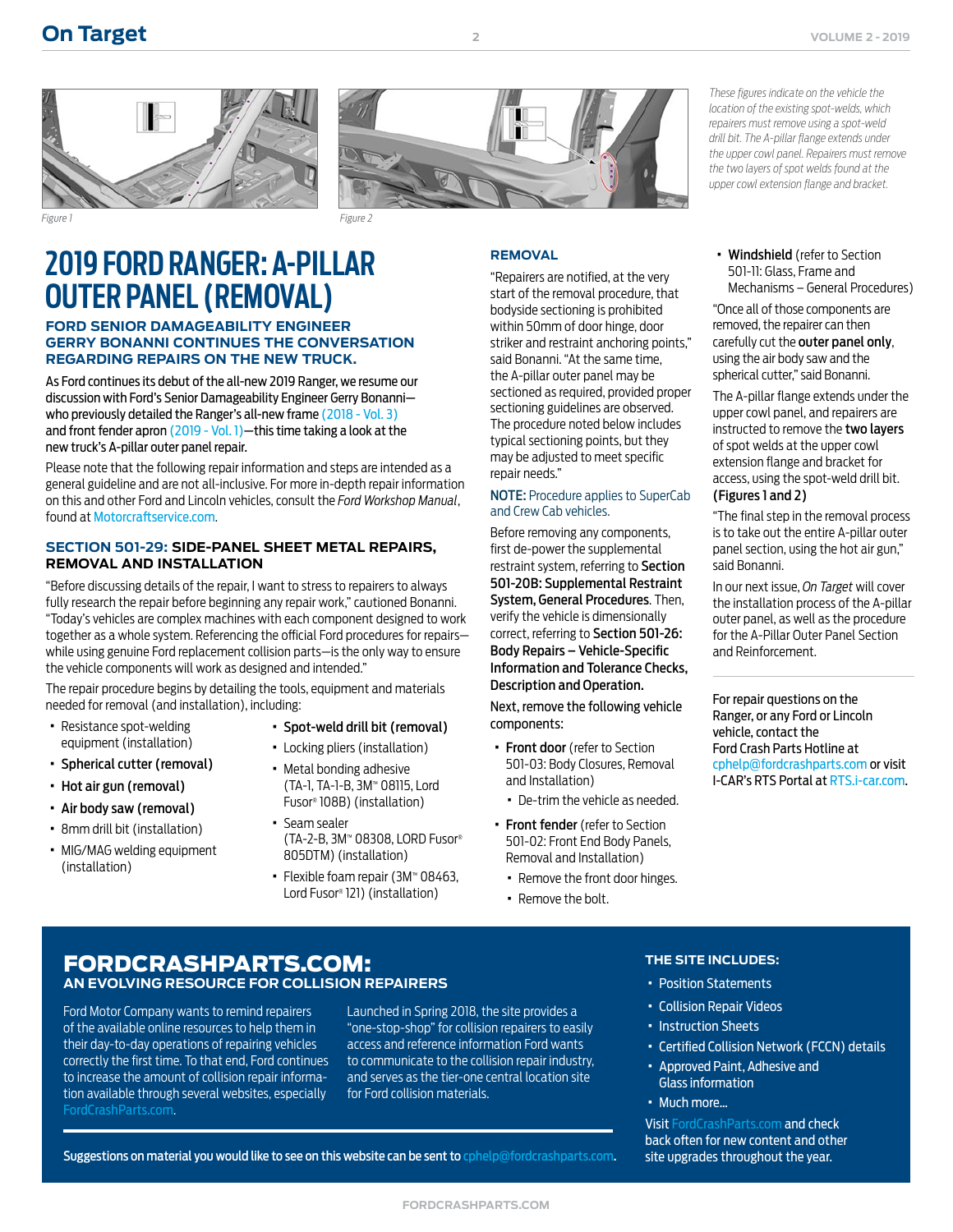# **FORD DETAILS THE IMPORTANCE OF PROPER FIXED GLASS REPAIRS**

As heated discussions regarding proper vehicle collision repairs continue throughout the industry, and as new legislation pops up concerning the use of OEM parts and OEM procedures—such as recent actions in Connecticut, New Hampshire, Texas, Virginia, West Virginia and Wyoming—Ford Motor Company's Senior Damageability Engineer Gerry Bonanni recently spoke with *On Target* regarding the proper repair procedure for vehicle fixed glass, and the important role it plays.

"The fixed glass of the vehicle plays an important role in the overall strength of the roof, and in ensuring a robust repair," said Bonanni. "Especially the windshield, which provides strength and stability to the vehicle's structure and affects how it performs in a collision event."

"Preserving that strength and stability is paramount, as is the proper preparation of the substrate to which the fixed glass adheres," continued Bonanni. "If the fixed glass, such as the windshield, is not seated properly, and the substrate is not prepared correctly, the glass could pop right out during a subsequent collision event, seriously jeopardizing the overall structural integrity and safety of the vehicle."

Please note that the following repair information— Section 501-11: Glass, Frames and Mechanisms, General Procedures—using the 2019 F-150 as an example, is intended as a general guideline and is not all-inclusive. For more in-depth repair information on this and other Ford and Lincoln vehicles, consult the *Ford Workshop Manual*, which can be found at [Motorcraftservice.com](http://MotorcraftService.com).

The repair procedure begins by detailing the tools, equipment and materials needed, including:

#### **REMOVAL**

- · Glass cut-out wire · Cold knife
- · Power caulk gun
- · Power fixed glass removal tool

#### **INSTALLATION**

■ Sika® SikaTack® MACH 60 / Sika® SikaTack® MACH 30 / Dow® BETASEAL™ Express

· Knife

· Vacuum cleaner

- · SikaTack® ASAP Urethane Adhesive
- · Motorcraft® Ultra-Clear Spray Glass Cleaner / ZC-23 (ESR-M14P5-A)
- · Sika® Aktivator PRO / Dow® BETAPRIME™ 5504G / Sika® Primer-207

When working on aluminum vehicles, repairers should adequately protect all glass, exterior finish and interior trim from contamination during repairs.

Some interior trim, exterior trim and/or components may require removal based on the tools and removal method used. In some instances, repair methods may be combined to achieve the best results.

NOTE: If either of the following conditions exist, the fixed glass must be discarded, and new fixed glass is required when:

**3**

- · The fixed glass is the windshield glass and is equipped with a camera bracket.
- · The fixed glass is equipped with adhesive moldings.

Choose the best repair method for the type of glass being replaced:

Cold Knife Method – Uses the cold knife to cut the urethane from the outside of a vehicle, providing the blade can reach the bead.

· When using the cold knife method, apply tape to protect the perimeter of the window opening from paint damage. Multiple layers of tape may be required.

Power Tool Method - Uses various power tools from inside the vehicle using a cutting or paddle-type blade.

Piano Wire Method – Uses the piano wire to cut the urethane from inside and outside of a vehicle with the help of an assistant.

Repairers are provided a series of warnings and cautions, including:

- · New or re-used fixed glass must be installed within two hours of cutting the urethane adhesive. Cut or scraped urethane becomes oxidized and inactive beyond two hours, reducing the effectiveness of the repair bond.
- · To avoid rust formation, use extreme care not to scratch the paint or primer, or damage the pinch weld during glass removal.
- · Take precautions to prevent damage to other components when cutting urethane.
- · Fixed glass may have locating pins that vary in location. It may be necessary to cut these pins with a utility knife.

Utilizing the power fixed glass removal tool, cold knife and knife, remove the fixed glass.

WARNING: Repair any corrosion found on the pinch weld. The pinch weld is a structural component of the vehicle. Corrosion left unrepaired may reduce the structural integrity of the vehicle. Failure to follow this instruction may result in serious injury to vehicle occupants.

Repairers are also instructed on the following:

- · Avoid scratching the pinch weld and repair all minor scratches or exposed metal on the pinch weld following the manufacturer's instructions for the specific product(s) being used.
- · Use the same brand primer and urethane adhesive.
- · Ensure the mating surfaces are clean and free of foreign material.
- · Refrain from touching the adhesive surfaces, as it impairs re-bonding.

If the windshield glass being replaced is equipped with a camera bracket, it must have locating pins and spacers to ensure correct alignment. Do not use a replacement windshield glass without locating pins and spacers.

Prep the pinch weld area to install the new or re-used fixed glass:

- · Trim the original urethane adhesive using a utility knife, leaving a 1mm – 2mm (0.04in. to 0.08in.) base on the pinch weld.
- · Remove any foreign material or dirt from the pinch weld using a soft brush or vacuum.

Minimize applying primer over areas with remaining urethane adhesive and observe a minimum flash time of 10 minutes.

If the paint layer was damaged on the pinch weld, and the damage extends into the bare metal, apply primer to those areas only, using the Sika® Aktivator PRO / Dow® BETAPRIM ™ 5504G / Sika® Primer-207.

Apply primer only to those areas that previously received primer. If the clearcoat layer was damaged on the pinch weld, but the damage does not extend into the bare metal, apply primer to those areas only.

#### **WHEN INSTALLING A NEW FIXED GLASS (ONLY):**

Clean the inside of the new fixed glass with glass cleaner, using Motorcraft® Ultra-Clear Spray Glass Cleaner / ZC-23 (ESR-M14P5-A). Apply primer to the new fixed glass, according to the manufacturer's instructions. Allow at least 10 minutes to dry.

#### **WHEN INSTALLING A REUSABLE FIXED GLASS (ONLY):**

Visually inspect and remove most of the remaining adhesive from the glass, leaving only a thin layer to bond with the new urethane adhesive bead. Apply primer to the fixed glass according to the manufacturer's instructions, anywhere the urethane adhesive was completely removed. Allow at least 10 minutes to dry.

Cut the urethane application tip to specification using the Sika® SikaTack® MACH 60 / Sika® SikaTack® MACH 30 / Dow® BETASEAL™ Express and the SikaTack® ASAP Urethane Adhesive.

While applying the adhesive, repairers are instructed to:

- · Make sure the urethane bead is uniform to prevent air and water leaks.
- · Install the fixed glass within 10 minutes of applying the urethane adhesive.
- · Use a power caulk gun, as it applies the urethane adhesive with less effort and in a continuous bead.

When applying the urethane adhesive bead, start and end at the original overlap points to prevent air and water leaks. Take care in applying urethane on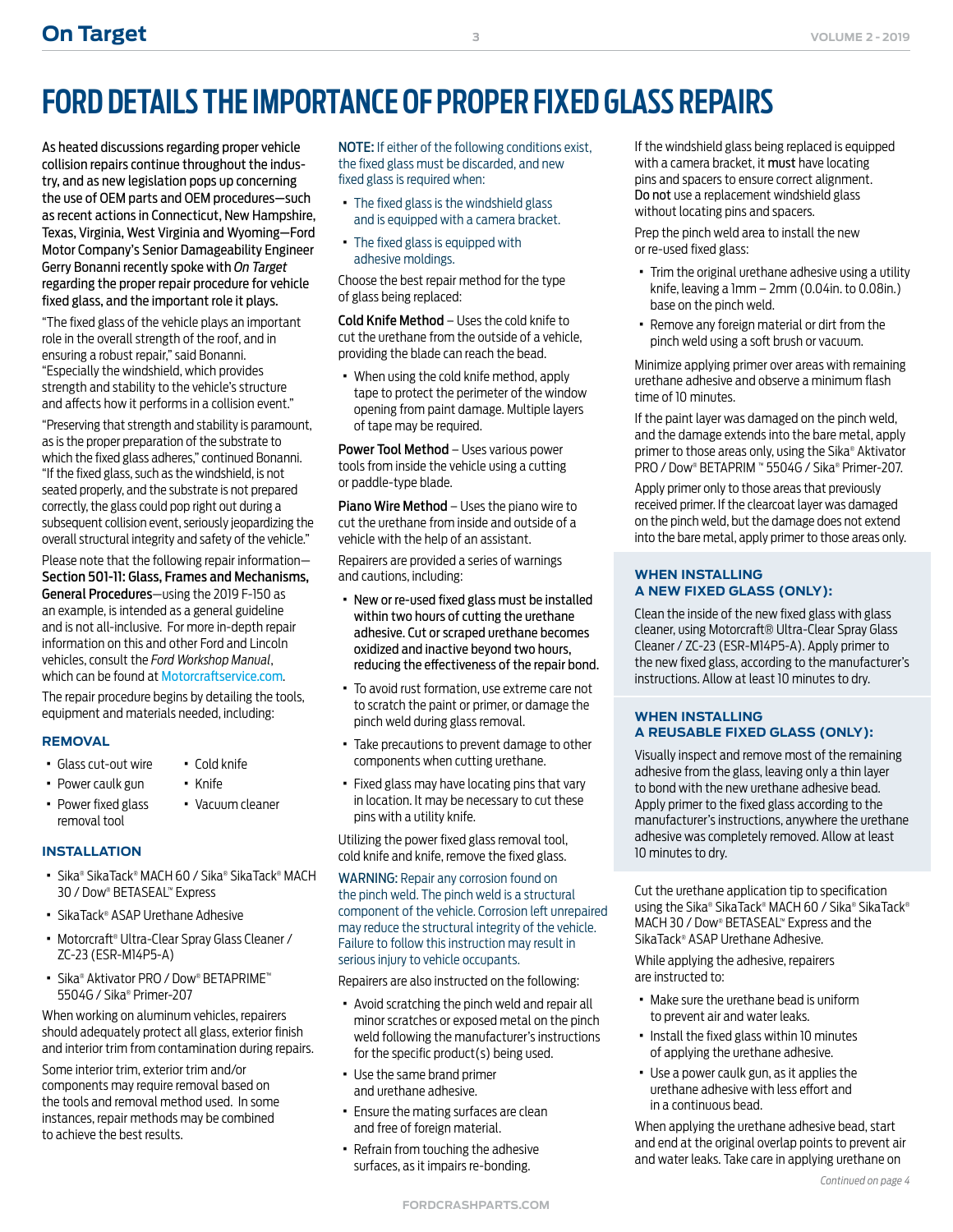## **[On Target](https://fordcrashparts.com/) VOLUME 2 - 2019**

*Continued from page 3*

vehicles without peripheral moldings, as urethane expulsion could become an appearance issue.

Apply the urethane adhesive bead 14mm (0.551in.) high and 8mm (0.314in.) wide on top of the existing, trimmed urethane adhesive bead on the pinch weld. Ensure there are no gaps in the bead.

The vehicle door windows must be left open during the adhesive curing time, to prevent the air pressure of closing doors from compromising the urethane adhesive bond.

Finally, repairers are provided an additional set of warnings and instructions, including:

- · Do not drive the vehicle until the urethane adhesive seal has cured. Follow the urethane adhesive manufacturer's curing directions. Inadequate or incorrect curing of the urethane adhesive seal will adversely affect glass retention. Failure to follow these instructions may result in serious injury to vehicle occupants.
- · If equipped, the adhesive strip backings must be removed from the A-pillar moldings before installing the fixed glass.

When installing the fixed glass, press firmly by hand to ensure a good bond. Secure the fixed glass in the correct position with tape until the urethane adhesive has cured. If necessary, remove excess, uncured urethane adhesive from the interior and exterior surface of the fixed glass.

Concluding the repair, technicians are instructed to install any components that may have been removed. If the vehicle is equipped with a camera, carry out IPMA camera alignment, referring to Section 419-07: Lane Keeping System, Description and Operation.

"Today's vehicles are specifically designed and constructed to work together in a complex sequence to provide proper functionality and safety in the event of a collision," said Bonanni. "Ford's OEM repair procedures—as found in the workshop manual—are the only way to ensure the vehicle's proper functionality and safety are maintained, providing peace of mind for repairers and customers alike."

"Unauthorized changes to any one component, skipping a step, or not adhering to the carefully and fully laid out Ford OEM repair procedures can cause catastrophic results," concluded Bonanni.

For more information on this or the repair of any Ford or Lincoln vehicle, contact the Ford Crash Parts Hotline at [cphelp@fordcrashparts.com](mailto:cphelp%40fordcrashparts.com?subject=Ford/Lincoln%20Repair%20Question) or visit I-CAR's RTS Portal at RT[S.i-car.com](https://rts.i-car.com).

> INFORMATION CAN BE FOUND ON [FORDCRASHPARTS.COM.](http://FordCrashParts.com)

## PROPER VEHICLE DIAGNOSTICS: DTCs AND SCANNING EQUIPMENT

In the last issue of *On Target* (2019, Vol. 1), Ford detailed its recent position statement on proper vehicle scanning, as well as its first entry detailing effective diagnostic techniques. These techniques are used together with vehicle scanning to properly verify vehicle fault symptoms, determine the system of origin, identify the responsible component, determine the root cause and finally, repair all related faults.

This installment delves deeper into DTC terminology and proper use of scanning equipment.

Please note that the following steps are intended as a general guideline and are not all-inclusive. For more in-depth repair information on this and other Ford and Lincoln vehicles, consult the *Ford Workshop Manual* at [Motorcraftservice.com](https://www.motorcraftservice.com/Home/SetCountry?returnUrl=https%3A%2F%2Fwww.motorcraftservice.com%3A1402%2F).

#### **DIAGNOSTIC METHODS, SECTION 100-00: GENERAL INFORMATION – DESCRIPTION AND OPERATION**

**4**

#### Effective Diagnostic Methods

Note: Do not use this document in place of Ford-prescribed Symptom-Based Diagnostics or Workshop Manual Diagnostics. Diagnostic methods are intended to provide Ford vehicle diagnostic information only for support of Ford-prescribed diagnostics.

The following diagnostic process is critical for consistently successful diagnoses. Random methods work inconsistently and often lead to multiple repairs.

#### DTC Nomenclature (SAE J2012 and ISO 14229)

Many modules use 5-character DTCs followed by a 2-character failure-type code. The failure-type (sometimes called "fault byte") codes provide information about specific fault conditions such as opens or shorts to ground. Continuous memory DTCs have an additional 2-character DTC status code suffix to assist in determining DTC history.

#### Integrated Diagnostic System (IDS) Scan Tool Usage

If the IDS Scan Tool Does Not Communicate with the Vehicle Communication Module:

- **1.** Check the Vehicle Communication Module connection and power from the Data Link Connector (DLC).
- **2.** Check the communication between the scan tool and the Vehicle Communication Module (VCM).
- **3.** Follow scan tool instructions to retry.

#### If the IDS Scan Tool Does Not Communicate with the Vehicle:

The IDS scan tool first attempts to communicate with the Powertrain Control Module (PCM). After establishing communication with the PCM, the scan tool then attempts to communicate with all other modules on the vehicle.

**1.** Verify the scan tool operation on an established, correct vehicle.

- **2.** Verify the ignition is ON.
- **3.** If an IDS session cannot be established with the vehicle, (IDS may state "No communication can be established with the PCM"):
- · Choose "NO" when the scan tool prompts to retry communication.
- · Enter a PCM engineering part number, tear tag, or calibration number to identify the vehicle and start a session. These identifying numbers may be located as follows:
	- · The PCM engineering part number and the 4-character tear tag are printed on the PCM label.
- · PTS website users only: The PCM engineering part number can be determined from OASIS using the VIN. Choose "HVBoM" from the OASIS tab menu and search Powertrain Engine Modules for the PCM engineering part number (If the first character is a "P" in the part number, enter only the characters following the "P" into IDS).
- · Establish a session based on the PCM information (above).
- **4.** Using the tool box menu, run the network test.
- · Determine if all modules on the network are unresponsive or if only the PCM does not communicate.
- · Recommended practice: Refer to section 418-00 Module Communication Network, Diagnosis and Testing, to diagnose the network outage or no response from the PCM.

Additional installments on diagnostic methods will continue in future issues of *On Target*.

For any questions regarding proper diagnostics for Ford or Lincoln vehicles, contact the Ford Crash Parts Hotline at [cphelp@fordcrashparts.com](mailto:cphelp%40fordcrashparts.com?subject=Ford/Lincoln%20Repair%20Question) or visit **ADDITIONAL REPAIR**<br> **I.** Verify the scan tool operation on an TCAR's RTS Portal at RTS[.i-car.com.](https://rts.i-car.com)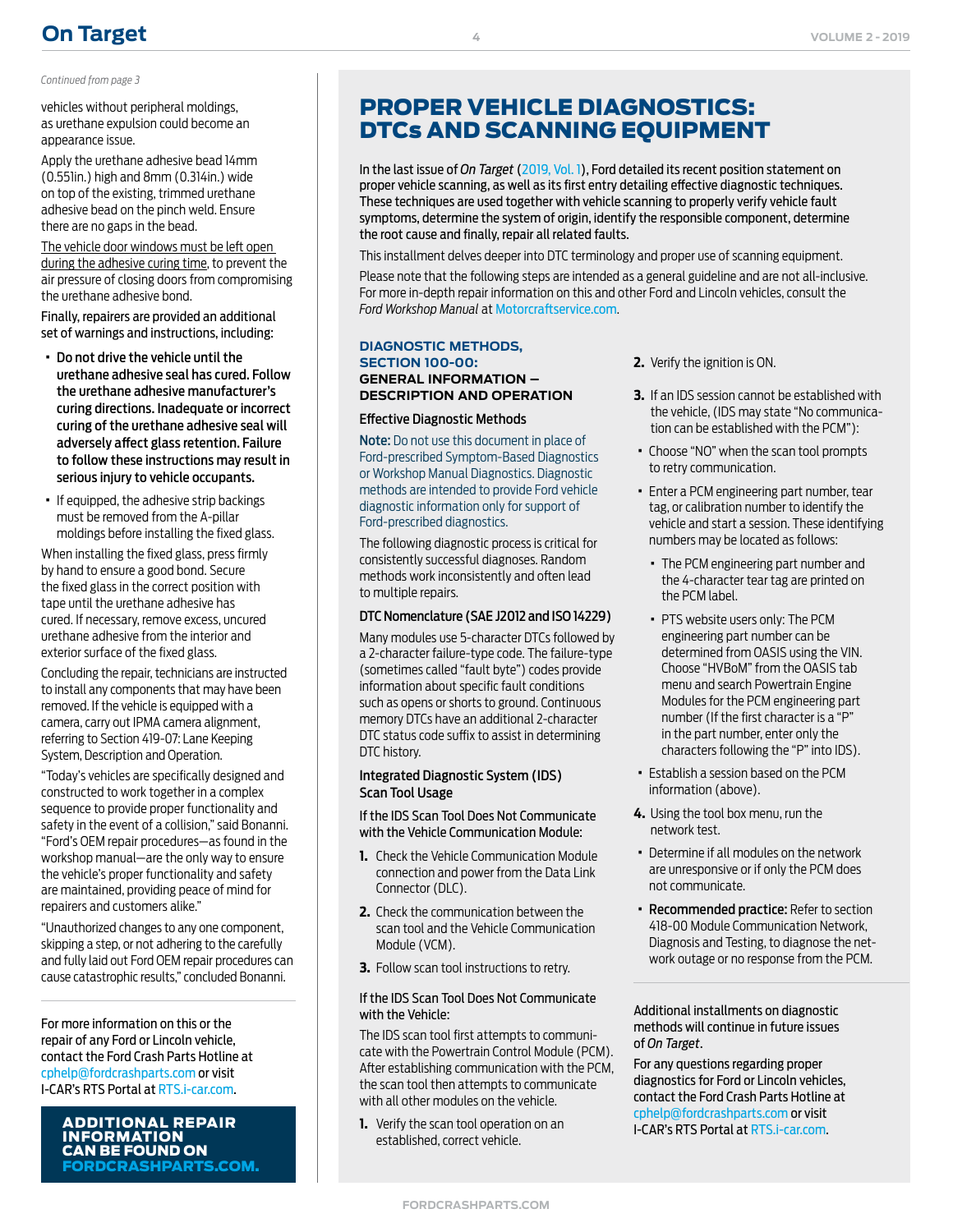# $\blacksquare$

Ford Motor Company has long teamed with I-CAR® , the not-for-profit collision repair education, knowledge and solutions organization dedicated to providing the industry with the knowledge and skills required to perform complete, safe and quality repairs. From instituting recognition requirements to developing innovative programs for the automotive industry, this close relationship has provided numerous benefits over the years.

While I-CAR cannot post vehicle maker-specific repair procedures due to copyright restrictions, its widely respected Repairability Technical Support® (RTS) Portal enables members to quickly determine whether specific information exists, thereby saving valuable research time and permitting technicians to return to the repair bay with the right answers when it comes to complex vehicle repairs.

According to *Crash Network* and Collision Advice's 2019 "Who Pays for What?" survey, more than half of the respondents said they access I-CAR's RTS Portal for repair procedure information. I-CAR's industry-recognized Ask I-CAR™ inquiry system is also available for members to ask repair-related questions, and the organization works closely with OEMs such as Ford to provide accurate and timely information.

## F-SERIES REPAIR INFORMATION AND PROCEDURES DRIVE TECHNICIAN EXCELLENCE

*Courtesy of Mark Bochenek, Principal, OEM Business Development, I-CAR*

Ford's award-winning and immensely popular F-150 model has been a significant topic of conversation over the past five years, especially as it relates to cab size or materials utilized. This vehicle, which requires complex technology and material repairs by technicians in the event of a collision, was the second-most-searched vehicle in I-CAR's OEM Calibration Requirements Search tool on the RTS Portal.

I-CAR's Ford OEM Information webpage on the RTS Portal hosts a breadth of information, including calibration and diagnostics preand post-repair scanning, restraints systems, glass replacement, sectioning and partial part replacement. For the F-150 Super Duty® models from 2017-2019 (Regular, Super and Crew cab), instruction sheets are available (in English, Spanish and French) for the following areas of the vehicle:

- · Radiator Core Support and Front Upper Rail
- · Cowl and Dash
- · Roof and Roof Rails
- · Doors and Cab Side
- (Outer Uniside, Pillars and Rocker Panel) · Floor Pan, Floor Crossmembers
- and Cab Rear Panel
- · Box

These Ford-issued instruction sheets include useful kit instructions and service guidelines for repairers. They often detail preparations before beginning proper rivet removal, adhesive and welding procedures, or body installation steps once structural repairs are completed.

OEM-issued collision repair procedures, whether listed on a specific service information website (such as Ford Service Information at [motorcraftservice.com](http://motorcraftservice.com)) or via I-CAR's RTS Portal, are imperative for technicians to be able to access during virtually any repair. I-CAR remains committed to keeping technicians current with collision repair information covering the latest vehicles and technologies on the road, equipping them with the knowledge to perform complete, safe and quality repairs for the ultimate benefit of the consumer.

Learn more about Ford and I-CAR's training relationship at [I-CAR.com/Ford,](http://I-CAR.com/Ford) or visit I-CAR's RTS Portal at RTS[.i-car.com.](https://rts.i-car.com)

## **2019 LEGISLATIVE UPDATE**

It's been a busy legislative season so far in 2019, and a number of states have been considering bills dealing with OEM repair procedures and the use of OEM parts. Here's a quick rundown:

| <b>STATE</b> | <b>BILL#</b>     | <b>STATUS AND DESCRIPTION</b>                                                                                                                |
|--------------|------------------|----------------------------------------------------------------------------------------------------------------------------------------------|
| <b>CT</b>    | H7266            | Prohibits insurers from requiring shops to deviate<br>from OEM repair procedures.                                                            |
| HI           | S 823            | Prohibits insurers from charging difference between<br>OEM and non-OEM parts if those parts affect ADAS.                                     |
| Ш.           | S 2104           | Requires OEM repair procedures and written consent<br>for use of non-OEM parts. Includes exception for glass<br>repair and ADAS calibration. |
| <b>KY</b>    | H369             | Requires written consent for non-OEM parts.                                                                                                  |
| MA           | S <sub>132</sub> | Prohibits requiring non-OEM parts on<br>vehicles under warranty.                                                                             |
| MА           | H4051            | Signed into law. Prohibits manufacture, sale or<br>installation of counterfeit airbags.                                                      |
| <b>MN</b>    | HF 2234          | Removed from committee. Prohibited insurers from<br>refusing to pay for OEM-recommended repair procedures.                                   |
| МS           | H 435            | Died in committee. Required insurers to pay for repairs<br>in accordance with OEM-suggested repair standards.                                |

| <b>MT</b> | S 251            | Tabled. Required shops conduct repairs in accordance<br>with OEM directives, including scanning.                                                       |
|-----------|------------------|--------------------------------------------------------------------------------------------------------------------------------------------------------|
| MT        | H <sub>252</sub> | Died in committee. Required written consent for non-OEM parts;<br>prohibited requiring customers pay difference for OEM parts.                         |
| <b>NE</b> | IB7              | Signed into law. Prohibits manufacture, sale or installation<br>of counterfeit airbags.                                                                |
| ΝV        | A 173            | Prohibits insurers from requiring repairs contrary<br>to OEM recommendations; prohibits requiring<br>non-OEM parts for five years.                     |
| <b>NH</b> | H 664            | Requires insurers pay all claims based on repairers'<br>use of OEM procedures. Includes exception for glass<br>repair and ADAS calibration.            |
| <b>NY</b> | A 3872           | Requires OEM parts for three years.                                                                                                                    |
| <b>ND</b> | H1143            | Signed into law. Prohibits manufacture, sale or installation<br>of counterfeit airbags.                                                                |
| <b>TX</b> | H1348            | Died in committee. Prohibited insurers from disregarding<br>OEM-recommended repair operations.                                                         |
| <b>VA</b> | H 2143           | Signed into law. Prohibits manufacture, sale or installation<br>of counterfeit airbags.                                                                |
| <b>WV</b> | 549              | Died in committee. Required use of OEM parts for two years.                                                                                            |
| <b>WY</b> | SF 0095          | Died in committee. Eliminated requirement insurers<br>pay for an OEM part when a non-OE part "equal<br>in kind and quality" is available. ASA opposed. |